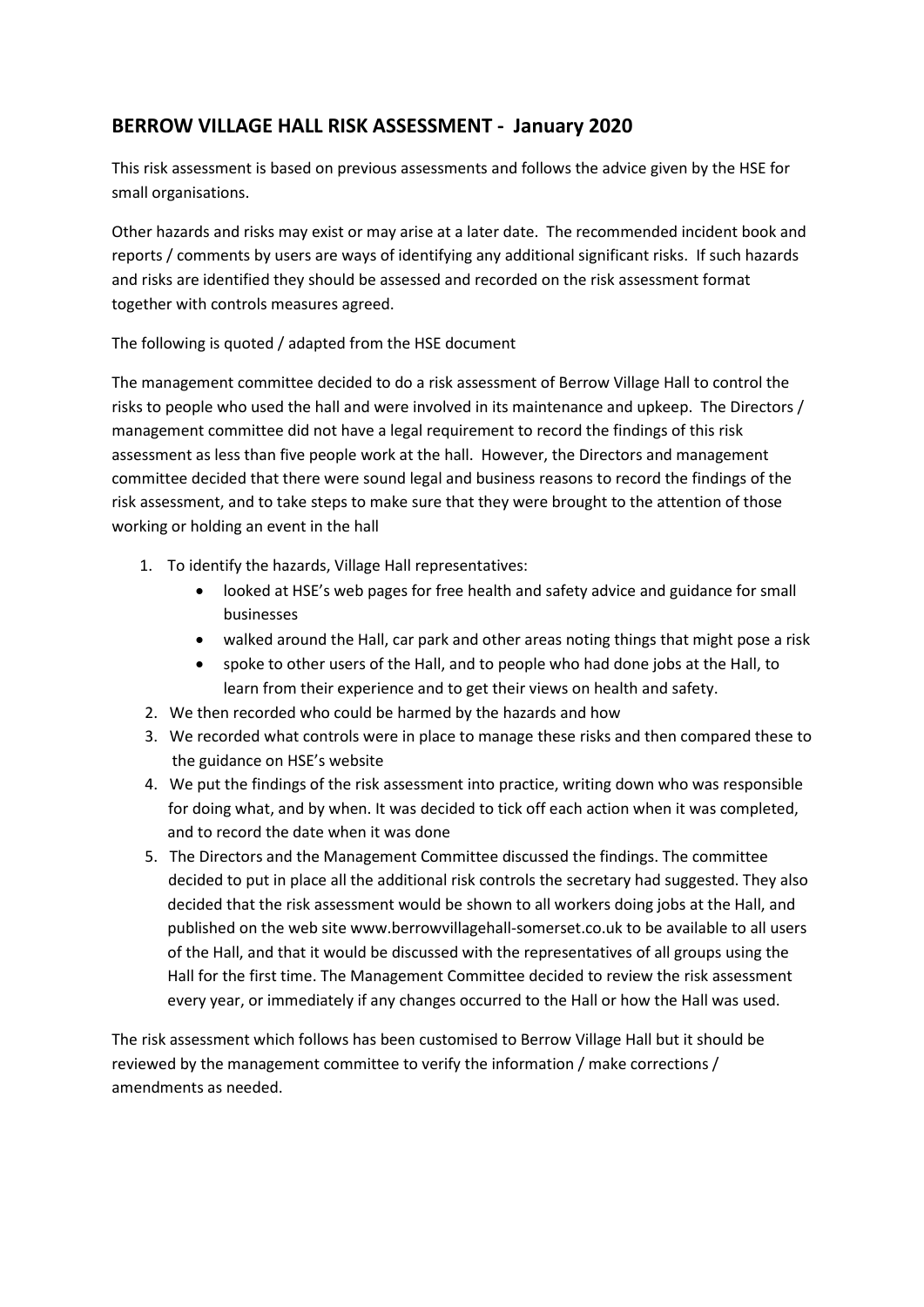## **BERROW VILLAGE HALL RISK ASSESSMENT January 2020**

| What are the                                                                                         | Who might be                                                                                                                                                            | What are we already doing?                                                                                                                                                                                                                                                                                                                                                                                                                                                                                                                    | What further action is                                                                                                               | <b>Action by</b>                       | <b>Action by</b>                    | <b>Done</b>                                                      |
|------------------------------------------------------------------------------------------------------|-------------------------------------------------------------------------------------------------------------------------------------------------------------------------|-----------------------------------------------------------------------------------------------------------------------------------------------------------------------------------------------------------------------------------------------------------------------------------------------------------------------------------------------------------------------------------------------------------------------------------------------------------------------------------------------------------------------------------------------|--------------------------------------------------------------------------------------------------------------------------------------|----------------------------------------|-------------------------------------|------------------------------------------------------------------|
| hazards?                                                                                             | harmed and how?                                                                                                                                                         |                                                                                                                                                                                                                                                                                                                                                                                                                                                                                                                                               | necessary?                                                                                                                           | whom?                                  | when?                               |                                                                  |
| Slips, trips and falls<br>Caused by uneven<br>surfaces or slippery<br>floors                         | Users of the Hall,<br>contractors,<br>passers- by in car<br>park. Potential<br>injuries include<br>fractures and<br>bruising                                            | Car park surface tarmac surfaced and<br>maintained to be as non-slip as<br>possible. Parking space for visitor with<br>disabilities available next to hall<br>entrance. Good lighting in car park and<br>all rooms and corridors in hall. Users<br>know (through hire agreement) to clear<br>up spillages immediately and know<br>where equipment for this is kept. Mats<br>at entrances to stop rain water being<br>carried in. No storage in corridors. No                                                                                  | Regular inspection / monitoring                                                                                                      | <b>Hall Manager</b>                    | Inspect<br>Monthly<br>and<br>record | Monthly<br>(some<br>weekly<br>checks) see<br>Inspection<br>Files |
| Work at height Eg<br>changing light<br>bulbs, cleaning<br>windows, putting<br>up decorations<br>etc. | Contractors, users<br>of the Hall<br>installing<br>decorations, drama<br>groups rigging<br>scenery and<br>lighting. Falling off<br>ladders and other<br>means of access | trailing electrical leads/cables<br>Appropriate, commercial stepladder<br>securely stored and available for use by<br>authorised people. Record safety<br>checks. Hall users know (through hire<br>agreement) that they are responsible<br>for using equipment safely. Hirers<br>informed via HS Policy that instruction /<br>assistance is to be sought from the Hall<br>Manager before using the Zarges ladder<br>(Larger type). Hall Manager knows how<br>to use the Zarges ladder safely but<br>smaller step ladder is available for use. | Print off safe usage information<br>(Manual Handling) and post in<br>main store room. Hall<br>Manager's contact details<br>provided. | <b>Hall Manager</b>                    | January<br>2020                     | January 2020                                                     |
|                                                                                                      |                                                                                                                                                                         |                                                                                                                                                                                                                                                                                                                                                                                                                                                                                                                                               | Check condition of Stepladders<br>regularly                                                                                          | <b>Hall Manager</b>                    | Weekly                              | See<br>Inspection<br>File                                        |
|                                                                                                      |                                                                                                                                                                         |                                                                                                                                                                                                                                                                                                                                                                                                                                                                                                                                               | Ensure contractors provide a<br>risk assessment / safety plan for<br>any work at height                                              | Management<br>Committee /<br>Treasurer | As<br>needed                        | Ongoing                                                          |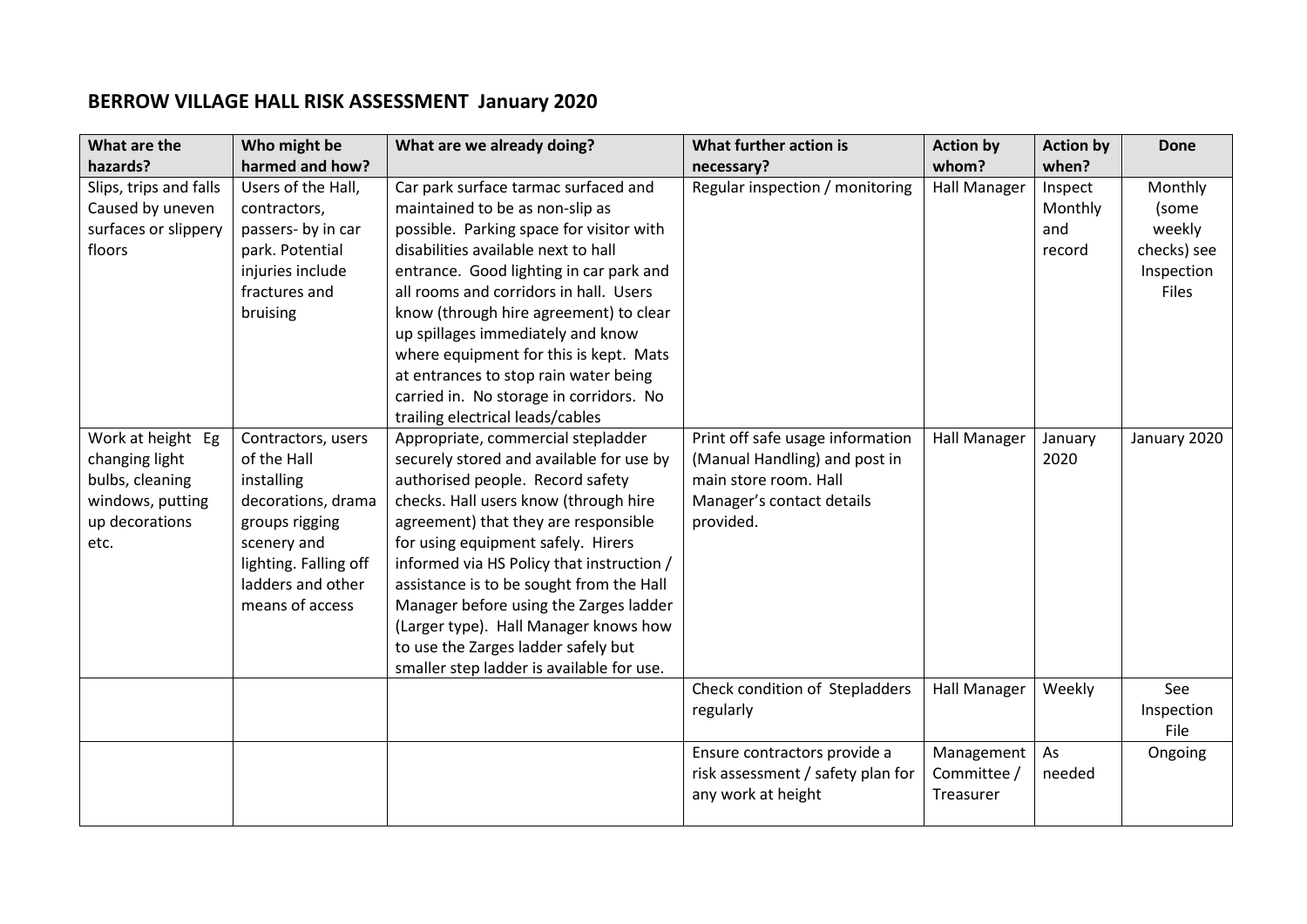| What are the                                                                                                                                                                                               | Who might be                                                                                                                                                                            | What are we already doing?                                                                                                                                                                             | What further action is                                                                                 | <b>Action by</b>                                              | <b>Action by</b> | <b>Done</b>     |
|------------------------------------------------------------------------------------------------------------------------------------------------------------------------------------------------------------|-----------------------------------------------------------------------------------------------------------------------------------------------------------------------------------------|--------------------------------------------------------------------------------------------------------------------------------------------------------------------------------------------------------|--------------------------------------------------------------------------------------------------------|---------------------------------------------------------------|------------------|-----------------|
| hazards?                                                                                                                                                                                                   | harmed and how?                                                                                                                                                                         |                                                                                                                                                                                                        | necessary?                                                                                             | whom?                                                         | when?            |                 |
| Falling Objects E.g.<br>Tools and<br>equipment being<br>used by<br>contractors or hall<br>users when<br>decorating etc,<br>stage lighting and<br>scenery, glassware<br>and items stored<br>on high shelves | Contractors, users<br>of the Hall<br>installing<br>decorations, drama<br>groups rigging<br>scenery and<br>lighting. Falling<br>glassware when<br>accessing accident<br>book / first aid | Policy in place to remind people that<br>any work at height must only be by<br>competent individuals                                                                                                   | Review Health & Safety Policy                                                                          | <b>Hall Manager</b><br>Management<br>Committee /<br>Treasurer | Annually         | January 2020    |
| Poor storage /<br>misuse of tables<br>and chairs                                                                                                                                                           | Users of Hall who<br>are setting up or<br>dismantling an<br>event might suffer<br>injuries                                                                                              | Advice and instructions given to hall<br>users and displayed in the main store<br>room                                                                                                                 | Inspection / check storage after<br>events or when guided by<br><b>Bookings Clerk</b>                  | <b>Hall Manager</b>                                           | As<br>needed     | Ongoing         |
| Hazardous<br>substances E.g.<br>cleaning products<br>and paints                                                                                                                                            | Cleaner / Hall<br>users, may suffer<br>skin irritation,<br>respiratory<br>problems or<br>poisoning due to<br>contact, inhalation<br>or ingestion                                        | Children are required to be supervised.<br>Cleaning products and coatings etc. are<br>safely stored - not made available for<br>general use. Safer cleaning products<br>are sourced as far as possible | Create a COSHH file for cleaning<br>/ other products and keep in<br>Hall Manager's office              | <b>Hall Manager</b>                                           | January<br>2020  | October<br>2019 |
| Manual handling                                                                                                                                                                                            | Users may suffer<br>back injury when<br>moving heavy<br>items, e.g. tables<br>and chairs                                                                                                | Advice is given in hirers' information.<br>Chair trolleys and staging dollies are<br>used to store and move heavy furniture.<br>Hall Manager ensures safe and tidy<br>storage                          | Provide users with up to date<br>advice. Fix a Manual Handling<br>Procedure sign in main store<br>room | <b>Bookings</b><br>Clerk / Hall<br>Manager                    | January<br>2020  | January 2020    |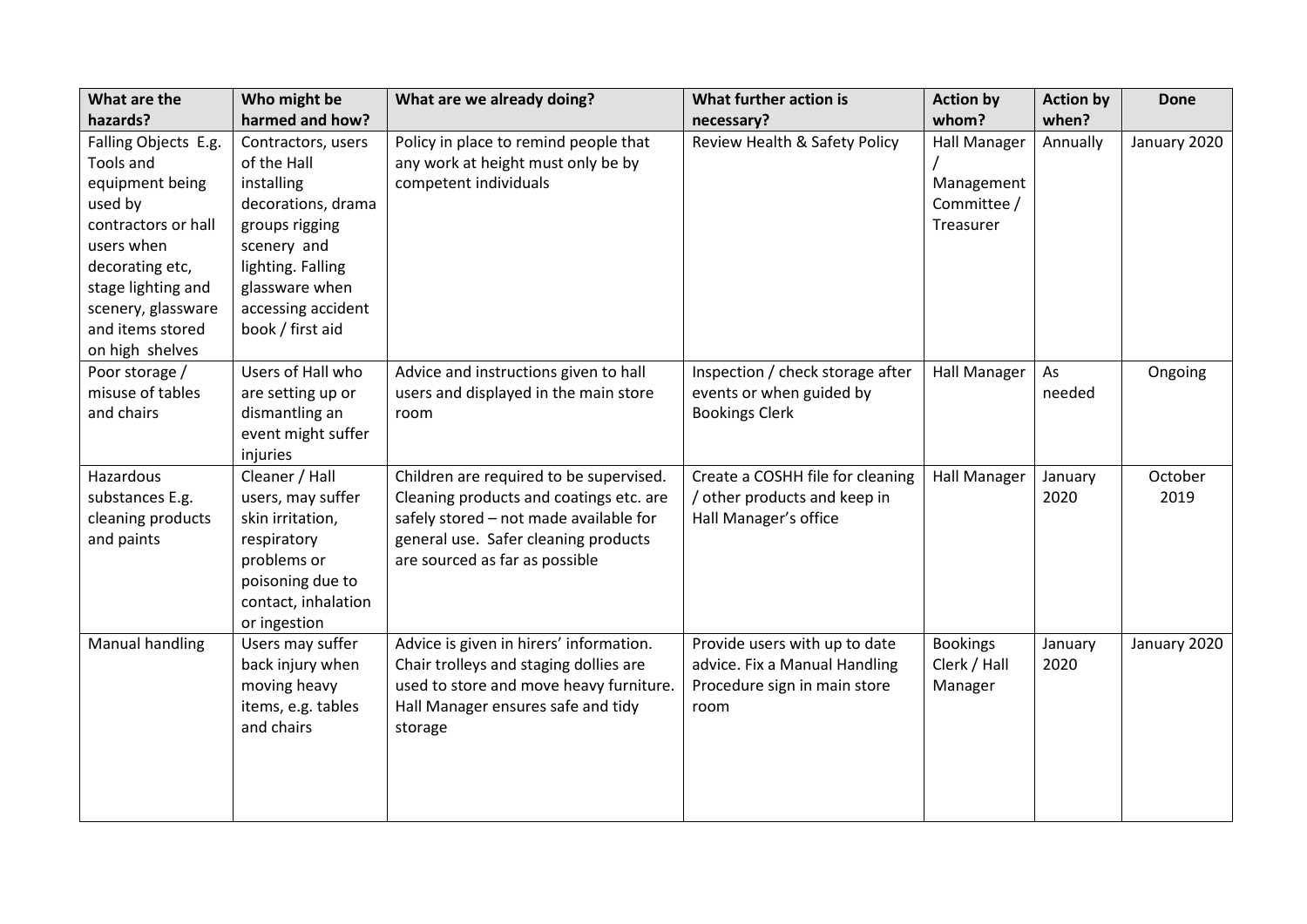| What are the<br>hazards?    | Who might be<br>harmed and how?                                                                                                                                                                                | What are we already doing?                                                                                                                                                                                                              | What further action is<br>necessary?                                                                                                                                   | <b>Action by</b><br>whom?                                                         | <b>Action by</b><br>when? | <b>Done</b>                            |
|-----------------------------|----------------------------------------------------------------------------------------------------------------------------------------------------------------------------------------------------------------|-----------------------------------------------------------------------------------------------------------------------------------------------------------------------------------------------------------------------------------------|------------------------------------------------------------------------------------------------------------------------------------------------------------------------|-----------------------------------------------------------------------------------|---------------------------|----------------------------------------|
| Electricity                 | All users of the Hall<br>risk shocks and<br>burns if equipment<br>or installation were<br>faulty. Contractors<br>carrying out                                                                                  | Fixed wiring periodically inspected,<br>tested and certificated. Portable<br>equipment tested annually. Users<br>made aware they are responsible for<br>their equipment on site and advised of<br>need to check it. Users informed that | <b>Fixed Electrical and Village Hall</b><br>Portable Equipment tested<br>regularly (e.g. 3-5 years and 1-3<br>years respectively)<br>Highlight responsibility to users | Hall Manager                                                                      | As<br>needed              | Ongoing                                |
|                             | electrical<br>maintenance works                                                                                                                                                                                | any portable electrical equipment<br>stored or used in the hall must have<br>current PAT certification.                                                                                                                                 |                                                                                                                                                                        | <b>Bookings</b><br>Clerk                                                          | As<br>needed              | Ongoing                                |
|                             |                                                                                                                                                                                                                |                                                                                                                                                                                                                                         | Ensure that electrical circuit<br>diagrams form part of the<br>Village Hall Safety File so that<br>relevant information is available<br>to contractors                 | Hall Manager<br>to maintain<br>Site file                                          | 2016                      | Maintained<br>since<br>October<br>2015 |
| Fire                        | All users of the Hall<br>who might be<br>trapped and suffer<br>burns and smoke<br>inhalation                                                                                                                   | Fire extinguishers / smoke detection /<br>emergency signage etc. all in place                                                                                                                                                           | Fire risk assessment and Fire<br>Action policy / documentation<br>needs to be reviewed / updated                                                                       | Hall Manager<br>Management<br>Committee                                           | January<br>2020           | January 2020                           |
| Vehicles in the Car<br>Park | Pedestrians in the<br>car park could<br>suffer serious<br>injury if struck by<br>cars<br>entering/leaving<br>car park or moving<br>in it. Note that car<br>park is also used by<br>football / sports<br>groups | Car park lit<br>Cones used by Hall Manager during<br>conflict of use<br>Advice given to Hirers via Booking and<br><b>Terms &amp; Conditions</b>                                                                                         | During large events, consider<br>whether parking marshalls<br>wearing high visibility vests<br>should be used. Monitor / liaise<br>with sports organisers if needed    | Management<br>Committee /<br>Hall Manager<br>/ Directors to<br>monitor/<br>liaise | As<br>needed              | Ongoing                                |